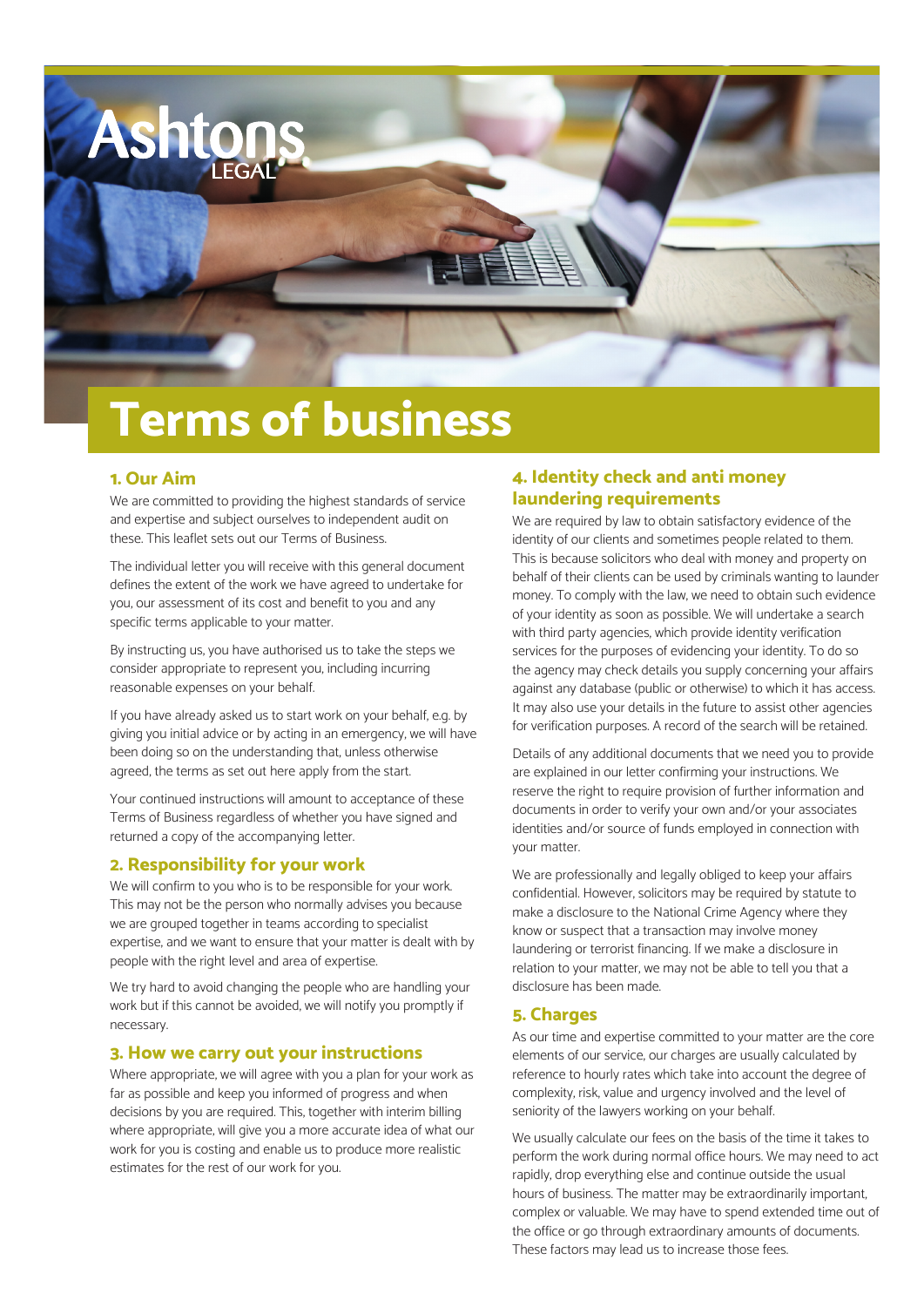Routine letters, faxes, emails and telephone calls are charged in six minute units of time, whether written, made or received. We record time in six minute units. Longer activities are charged on a time basis as a multiple of such units.

However, we are flexible about our charging policy. We are prepared to consider alternatives to hourly rates, including blended rates, retainers, fixed fees and contingent fees, where permitted. In certain circumstances we also offer Conditional Fee Agreements, also known as 'No win, no fee' arrangements.

We have detailed the charging agreement applicable to your matter in the accompanying letter addressing your specific matter.

At the outset of any matter, we will give you an indication of the likely costs and expenses involved in acting for you. Where appropriate we will confirm the stage at which payments are likely to be required from you. Any figure expressed as an estimate is given only as a guide and should not be regarded as a fixed fee unless agreed as such in writing. We will usually require payments on account of our fees before undertaking work on your behalf.

We will ensure that you are kept properly informed about fees incurred and if any unforeseen or additional work becomes necessary. For a variety of reasons, some matters do not proceed. In these circumstances, we will charge for the work carried out and expenses incurred to the point of conclusion, unless otherwise agreed. We round up our fees to the nearest multiple of £10.

We are required to charge VAT at the current rate on our charges and on certain payments we make on your behalf. All figures advised or quoted are net of VAT.

### **6. Expenses and our associated fees**

In appointing us to act for you, you are also authorising us to incur such expenses as we consider necessary to the proper conduct of your matter, although we will of course consult you before incurring a significant outlay. We will usually require payment in advance and on account before incurring expenses.

We pass on travel and subsistence expenses as incurred.

We reserve the right to charge for photocopying. Black and white copies are charged at 20p per A4 sheet (40p per A3 sheet) and colour copies at £1.00 per A4 sheet (£1.50 per A3 sheet). The telegraphic transfer of money attracts charges made by our bank for its services and by us to cover our administration costs. We also charge an administration fee on work done by some of our local property search providers. All of these costs will appear as part of our fees to you.

#### **7. Billing frequency**

Where appropriate, we will submit interim invoices as work progresses. Where we have agreed a fixed fee with you but the matter has not concluded for reasons outside our control, we may charge you on an interim basis up to the full extent of the fixed fee.

In addition we may, in March of each year, bring our invoicing up to date in respect of all your then unbilled work regardless of the stage that your matter has reached. Unless otherwise stated, monthly or other interim invoices are a final account of our fees for all the work done during the period to which they relate. You agree that we may bring proceedings on interim invoices which are not final bills. There may be a delay invoicing expenses incurred on your behalf pending our receipt of the relevant invoices from third parties and accordingly our invoices may not be a final invoice in relation to such expenses.

#### **8. Limits on fees**

You may at any time set a limit on the fees you are prepared to incur and we will then not work beyond that limit without referring to you. We do, however, require you to confirm this to us in writing.

#### **9. Payment and interest on late payment**

Our invoices become payable upon delivery. We may charge you interest on any outstanding balance at 2% per calendar month from 14 days after delivery of our invoice.

We will apply any payment to settlement of outstanding interest before settlement of unpaid fees.

We will accept payment by credit card or debit card. We also accept payments in cash, up to a maximum of £500 per matter.

In the event that payment is not made, we also reserve the right to cease work at that point on the matter concerned and any other matter in which we act for you, so as not to incur further costs. In litigious matters we would then need to apply for our name to be removed from the court record as representing you, and reserve the right to claim the costs of doing so against you also.

#### **10. Interest on client money**

We have a written policy on payment of sums in lieu of interest on money we hold for you which seeks to provide a fair outcome. A copy is available on request. The following are the main points to bear in mind:

- Monies we hold on account of transactions and our costs and expenses in our general Client Account will rarely attract as good a rate of interest for you as you could arrange for yourself;
- No interest will be paid if the amount calculated would equate to less than £20 of interest payable on the balance of your monies;
- Interest earned on monies held in designated Deposit Account by us is subject to tax and will be passed on to you in its entirety.

## **11. Financial Services Compensation Scheme ("FSCS")**

Ashtons Legal will hold client funds with a number of banks or building societies at any one time, in order to spread financial risk. We select the banks or building societies we use in accordance with SRA rules and guidance. Client funds are held in separate client accounts, i.e. not for our own use. In the event of a bank failure, any client funds we hold on your behalf will be deemed to be spread across all the banks and building societies with whom we hold client accounts. The appropriate rules for any financial compensation can be found at the following website – www.fscs.org.uk

#### **12. Termination**

We may cease to act for you on any matter by giving you reasonable written notice if:

- You fail to give us proper instructions;
- You fail to give us the co-operation which we are reasonably entitled to expect;
- Our continuing to act would be impractical, unethical or unlawful;
- We have a conflict of interest;
- You fail to provide us (or to replenish) sufficient money to be held on account;
- You fail to pay our invoices as and when due for payment; or
- You fail to co-operate with or are unable to fulfill our AML/CTF due diligence requirements;
- You dishonestly mislead or seek to mislead us or any other party to the matter.

#### **13. Your Rights to Cancel**

If you instruct us in your personal capacity, rather than as the representative of an organisation for example, you have the right to cancel your agreement for us to act on your behalf in certain circumstances.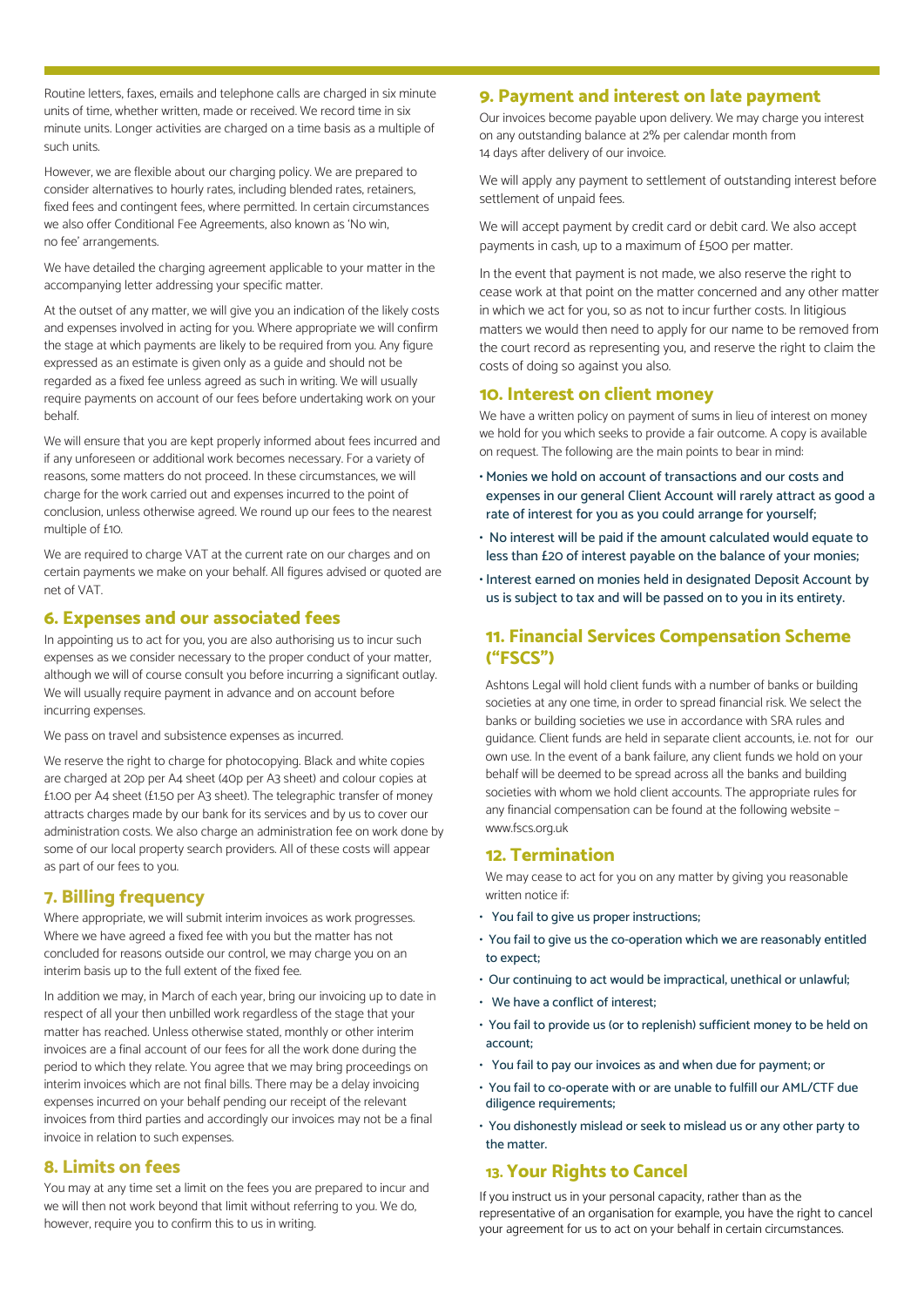If we have not met you, or you agreed the terms upon which we should act during a visit by us to your home or place of work the Consumer Contracts (Information, Cancellation and Additional Charges) Regulations 2013 apply. In this case you have the right to cancel our agreement within 14 days of the date you receive these Terms of Business from us. To do so, please contact us using the information contained within our accompanying letter.

However once we have started work on your file you may be charged if you then cancel your instructions.

## **14. External communications and confidentiality**

We use post, telephone, fax and email for communication with you and others concerning your matter. At our discretion certain electronic communications will be sent with differing levels of encryption. If you would like more information about the encryption that we apply and when or would prefer that we communicate with you or others in any particular way please let us know.

Sometimes we ask other companies or people to undertake typing, photocopying, preparation of formal bills and other work on our files to ensure this is done promptly. We require that confidentiality is maintained by these outsourced providers. If you do not want any aspect of your file to be outsourced, please tell us as soon as possible.

We are subject to quality management standard and other audits. External organisations conduct quality checks on our practice, which may involve examining your file. These external organisations are required to maintain confidentiality in relation to all files.

If you prefer to withhold consent to your file being inspected, work on your file will not be affected in any way. We assume that we do have your consent on this occasion and in relation to all future matters in which we act for you, unless you notify us in writing.

If our work for you is being paid for by your insurer it may be a requirement that certain information about your case is shared with your insurer. If you are not sure if this applies to you please let us know.

We are bound by strict confidentiality rules and maintain strict confidentiality in regard to your work generally. However a number of regulatory authorities may require us to disclose some details from time to time. For example, the Solicitors Regulation Authority and HM Revenue & Customs have the power to inspect our records and we have reporting obligations under the Proceeds of Crime Act 2002.

#### **15. Privacy and Data Protection**

For more information on the personal data that we collect from you and how we use and protect this please see the separate document "How we use your personal information" which is available on request.

#### **16. Intellectual property rights**

Unless otherwise agreed in writing, we retain the copyright and other intellectual property rights in all written and other material supplied to you concerning matters in which we are instructed. If material prepared by us is passed or disclosed to third parties then you accept liability for the payment of a proper professional charge for the use of such documentation together with all expenses or losses incurred in enforcing our intellectual property rights.

## **17. Storage of files and documents**

We keep certain documents relating to the work that we do for you after we have completed the work. Usually these documents will be kept for a minimum period of 6 years following which they are destroyed, but we may destroy certain documents earlier at our discretion unless we have specifically agreed with you otherwise. We will not destroy documents that you have asked us to deposit in safe custody during the period that we agree with you.

We will keep all documents and any items which you deposit with us for safe keeping available for inspection upon reasonable notice.

They will be returned to you on request unless they are the subject of an undertaking or obligation to a third party, or they are being retained pending payment of any outstanding costs. Subject to any restriction imposed by law, we do not accept liability for the loss of, or for damage to, items held in our custody, or any further losses which might arise as a consequence of an item being lost or damaged.

We look after deeds, Wills and other important documents free of charge, but we have no duty of care to give advice in relation to those documents. Holding documents for you or having knowledge of your circumstances will not constitute a retainer to advise you on changes or prospective changes in the law or how the law applies or may apply in your circumstances when it changes.

## **18. Scope of liability**

Our advice is particular to your individual circumstances. We do not accept liability to any person or organisation to whom our advice is not addressed, except where its very nature raises a legal duty of care in favour of a third party. The provisions of the Contracts (Rights of Third Parties) Act 1999 are to that extent excluded.

The scope of our work will not include advising on the business implications of any matter or on financial, accounting or actuarial issues, the adequacy of any insurance arrangements or the value or physical condition of any asset.

We insure against the risk of being unintentionally negligent. If you require information about this insurance and the level of cover, please contact our Compliance Officer for Legal Practice (see below). The liability of Ashtons Legal and any individual partner, consultant, employee and other agents of Ashtons Legal (and any service company owned or controlled by or on behalf of Ashtons Legal) in any circumstances whatsoever, whether in contract, tort, under statute or otherwise, and howsoever caused (including but not limited to our negligence or non-performance), for loss or damage arising from or in connection with the services provided in any one or series of related matters shall be limited to £3 million, (unless we expressly state a higher amount in the letter accompanying these terms of business) except where the rule of law overrides this term.

Please note that where we recognise more than one person as our client in relation to a single matter then each agrees, (a) the limit of liability will be divided between them; (b) the clients are responsible for agreeing the division of the limit of liability between them; (c) the clients are under no obligation to inform Ashtons Legal of the division; (d) if, for whatever reason no such division is agreed between the clients then none of them shall dispute the validity or enforceability of the limit of liability on the grounds that no such division was agreed between them.

We will use reasonable skill and care in the conduct of our work for you. Where we make an assessment, either expressly or by implication, of the likely level of risk associated with different potential courses of action, you accept that such assessment is made relying only upon the information and documents then available to us and cannot therefore be definitive. Accordingly, such an assessment should only be used as one element in the making of any practical or commercial decision. It is for you to decide whether to accept all or any risk.

Ashtons Legal as an entity will conduct the work for you and you agree that you will not bring any claim whether in contract, tort, under statute or otherwise against any servant or agent of Ashtons Legal including (without limitation) any individual partner, consultant, employee or other agent of Ashtons Legal. The partners, consultants, employees and other agents of Ashtons Legal shall be entitled to rely on the terms of these Terms of Business insofar as they admit any liability.

If you accept or have accepted any express exclusion or limitation of liability from any of your other professional advisors, our total liability to you arising out of our work will not exceed the net aggregate amount for which we would otherwise have been liable after deducting any amount which you or we would have been entitled to recover from such advisor as a matter of law, whether pursuant to statute or otherwise, but are prevented from doing so as a result of such exclusion or limitation of liability.